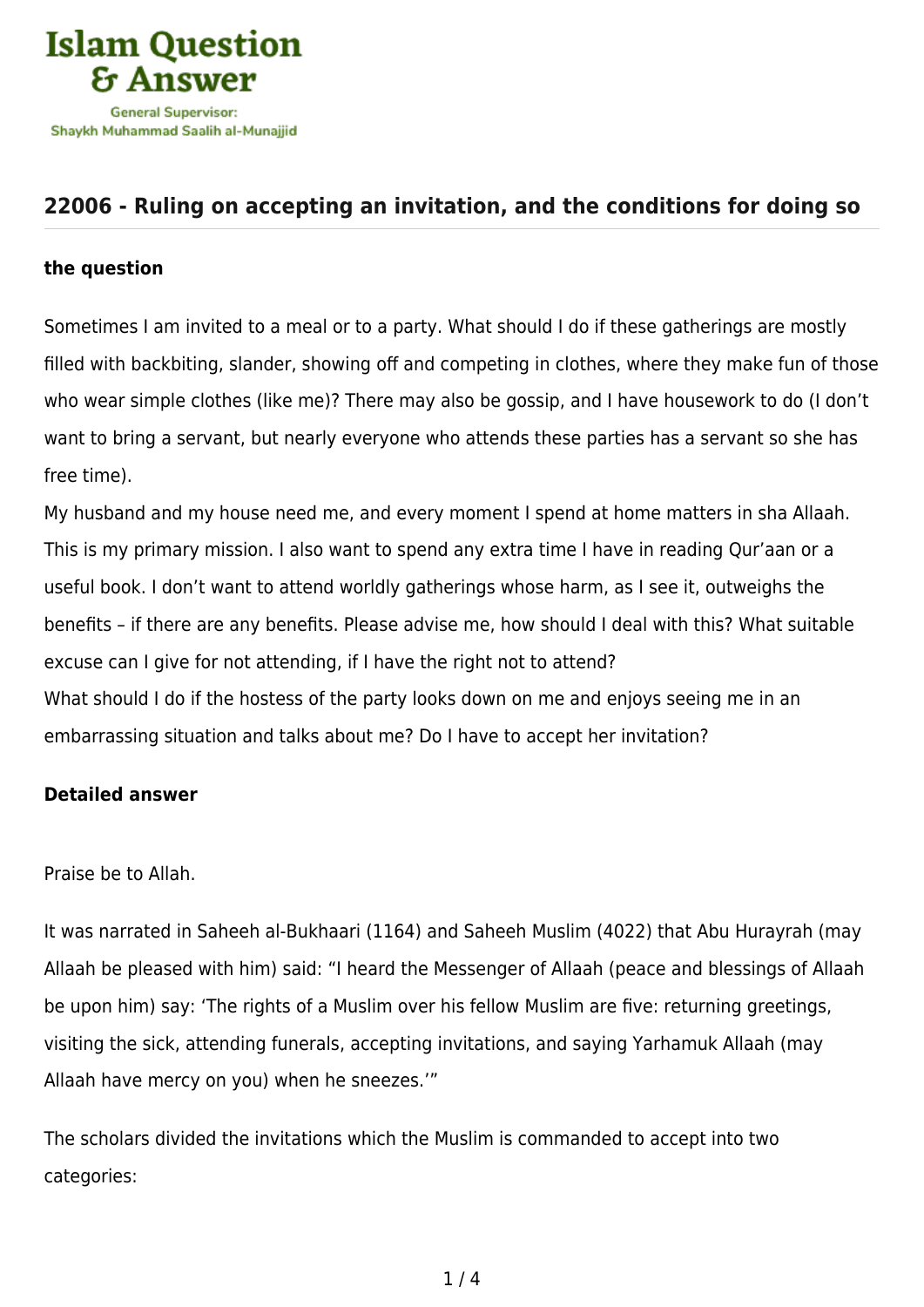

1 – Invitation to a wedding party (waleemah). The majority of scholars said that it is obligatory to accept such an invitation, unless there is a legitimate shar'i excuse – some such excuses will be mentioned below, in sha Allaah. The evidence (daleel) that it is obligatory to accept these invitations is the hadeeth narrated by al-Bukhaari (4779) and Muslim (2585) from Abu Hurayrah, that the Prophet (peace and blessings of Allaah be upon him) said: "The worst kind of food is the food of a wedding feast that is withheld from those who would come and to which people are invited who mayrefuse it. Whoever does not accept the invitation has disobeyed Allaah and His Messenger."

2 – Invitation to various kinds of gatherings other than wedding-feasts. The majority of scholars say that accepting these invitations is mustahabb, and no one differed from that apart from some of the Shaafa'is and Zaahiris, who said it is obligatory. If we say that it is strongly mustahabb that is close enough. And Allaah knows best.

But the scholars have stipulated conditions for accepting an invitation; if these conditions are not met then it is not obligatory or mustahabb to accept the invitation, rather it may be haraam to attend. These conditions were summed up by Shaykh Muhammad ibn 'Uthaymeen, who said:

1-There should be nothing objectionable (munkar) in the place where the party etc. is to be held. If there is something objectionable and it is possible to remove it, then it is obligatory to attend for two reasons: to accept the invitation and to change the objectionable thing. If it is not possible to remove it then it is haraam to attend.

2-The person who invited him should not be someone whom it is obligatory or Sunnah to forsake (such as one who openly commits immoral actions or sin, where forsaking him may be of benefit in bringing about his repentance).

3-The person who invited him should be a Muslim. If he is not, then it is not obligatory to accept the invitation, because the Prophet (peace and blessings of Allaah be upon him) said: "The rights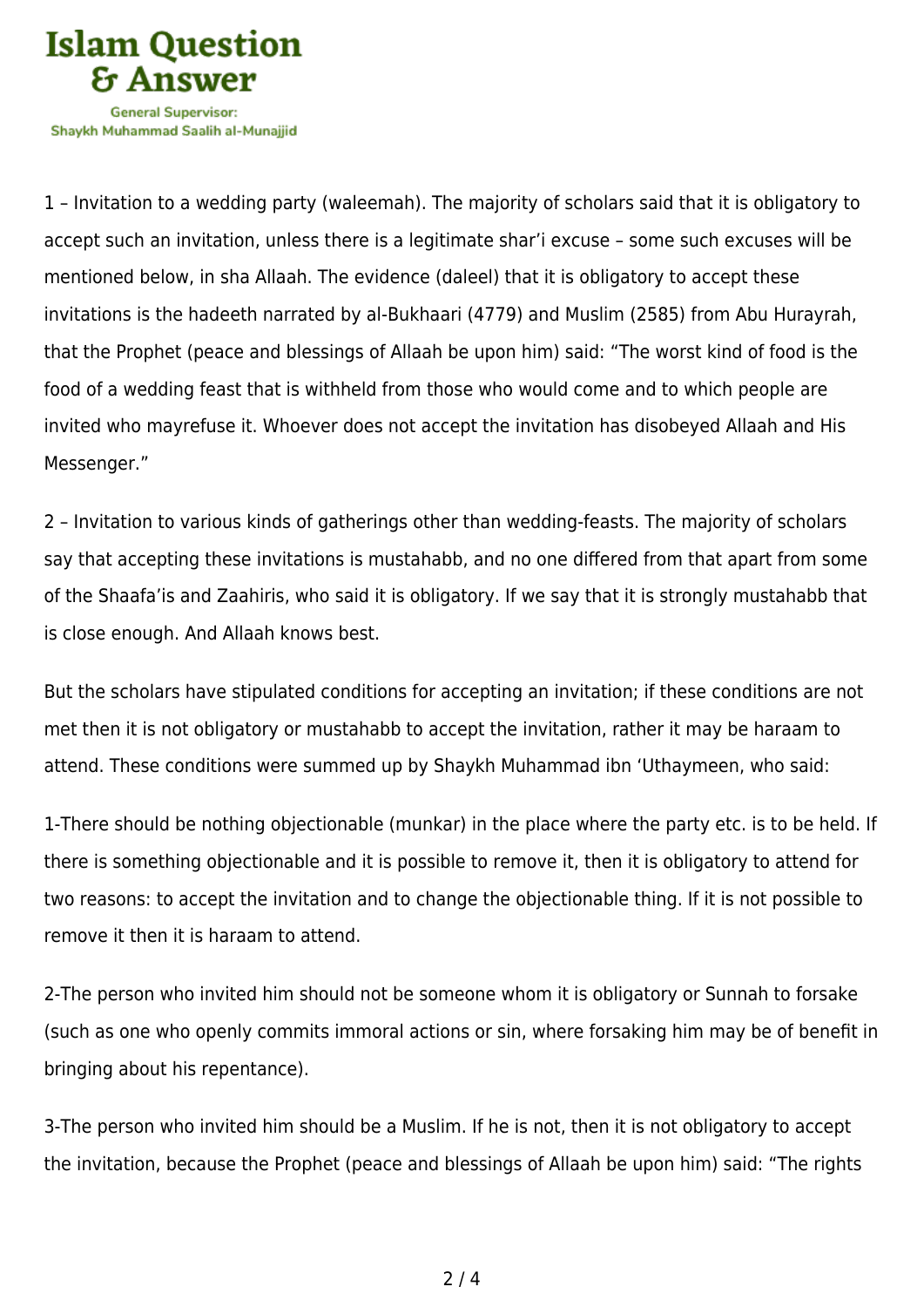

of a Muslim over his fellow Muslim are five…"

4-The food offered should be permissible for us to eat.

5-Accepting the invitation should not lead to ignoring a more important duty; if that is the case then it is haraam to accept the invitation.

6-It should not cause any trouble to the person who is invited. For example, if he needs to travel or to leave his family who need him there, and so on. (al-Qawl al-Mufeed, 3/111).

Some scholars added:

7-If the host issued a general invitation, saying that everyone is welcome, then it is not obligatory to accept the invitation.

From the above it should be clear to you that you do not have to accept such invitations, rather it may be haraam for you to do so, if you cannot change the reprehensible things (munkar) or if your attending the gatherings will affect your duties towards your husband and children and prevent you from taking care of them as you are supposed to do. Moreover you will not be safe from their evil and harm. This is an excuse which frees you from having to accept invitation which you are obliged to accept, let alone those which are not obligatory at all.

Women should also note that they have to ask their husband's permission to go out to parties etc. to which they are invited. You should advise these sisters to try to make the best use of their time and their gatherings in ways that will benefit them either in religious or worldly terms. For the Messenger of Allaah (peace and blessings of Allaah be upon him) warned us of the consequences of attending gatherings in which Allaah is not mentioned. He (peace and blessings of Allaah be upon him) said: "No people sit in a gathering in which they do not remember Allaah or send blessings upon their Prophet, but they will regret it, if He wills He will punish them and if He wills He will forgive them." (Narrated by al-Tirmidhi, 3302; he said, this is a saheeh hasan hadeeth. It